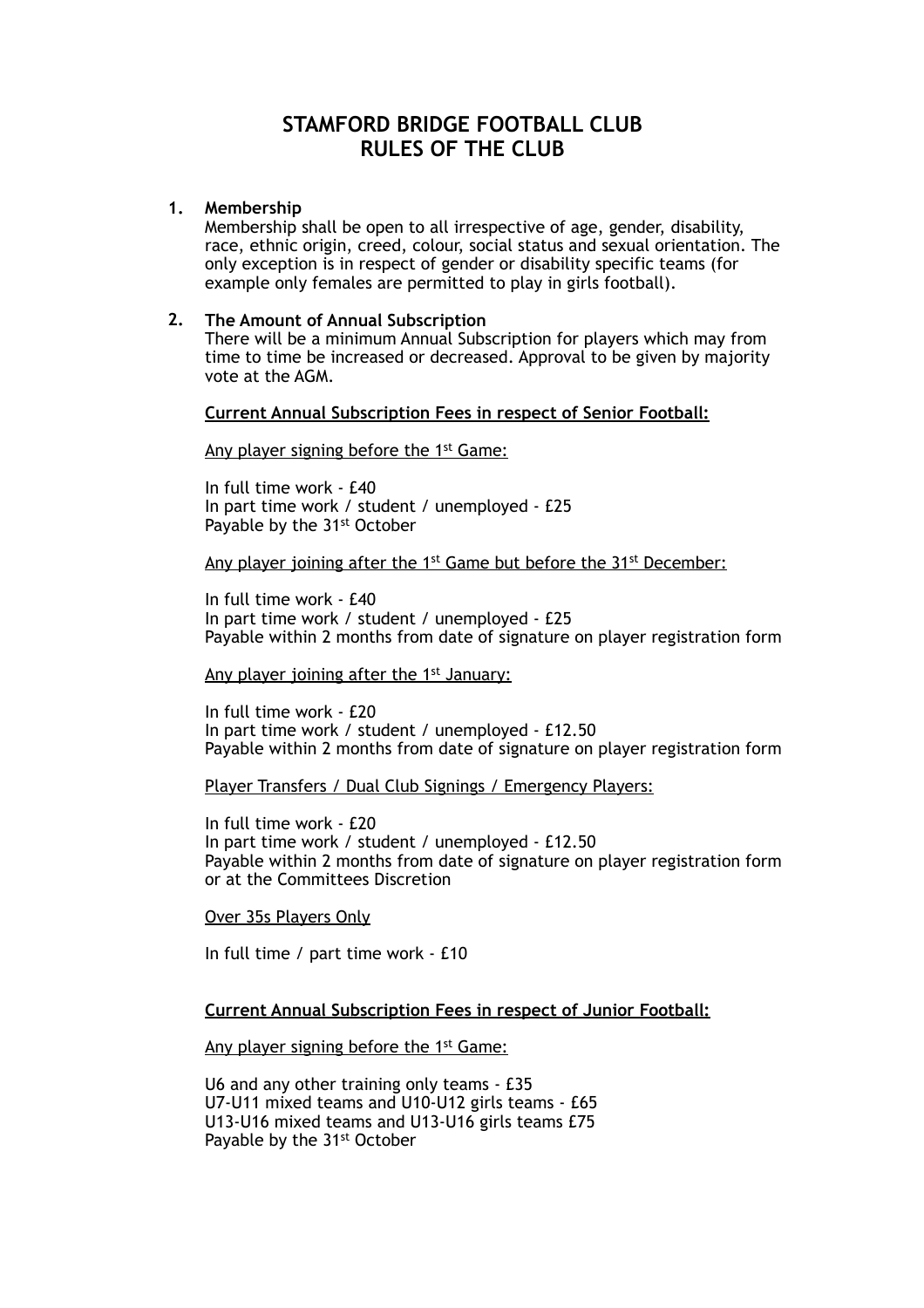Subscription fees will not be refunded in the event of the player subsequently leaving the club part way through the season unless in exceptional circumstances where such instance will be discussed and will require majority committee approval.

## **3. Payment of Weekly Match Fees (senior football only)**

Players are required to pay a weekly match fee if selected.

Current Weekly Match Fee Subscription:

In full time work - £5 In part time work / student / unemployed - £3 Substitute Appearance (full time work) - £3 Substitute Appearance (part time work / student / unemployed) - £2

## **4. Non-Payment of Subscription**

If a Playing Member fails to pay his subscription within the first two months of the current playing season he will be ineligible for further selection until the subscription is paid.

## **5. Suggestions and Complaints**

All suggestions and complaints shall be forwarded to the Secretary in writing for consideration by the Committee.

## **6. Management**

The general management of the Club shall be vested in a Committee consisting of the following:

President Chairman Treasurer Child Welfare Officer(s) Senior Club Secretary Junior Club Secretary Girls Secretary York Minor League Fixtures Secretary Sponsorship Secretary Social Secretary PFA Representative Website administrator Manager Liaison Officer General committee elected members

## **7. Election of Officers and Committee**

Shall be elected annually at the Annual General Meeting and shall be eligible for re-election. Any Member of the Club may be nominated as an Officer of the Club, and any Member may be nominated as a Member of the Committee, provided that they are proposed and seconded by Members of the Club. Any unfilled positions will be filled at the discretion of the Committee.

## **8. Selection Committee**

First and Second Team Managers in consultation. First Team Manager has first and final choice of players by default. Any issues arising will be referred to the Committee.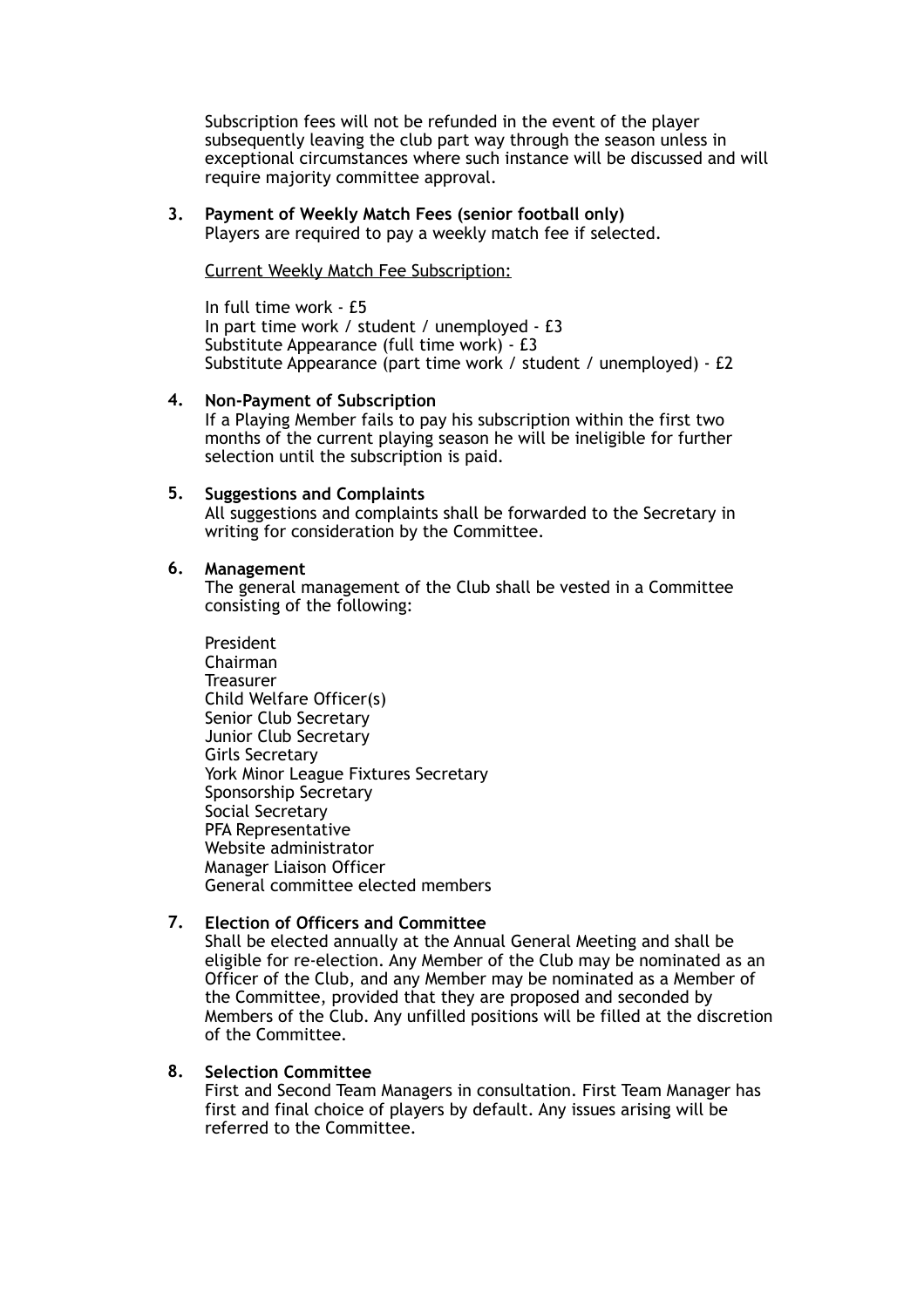## **9. Mode of Election of Officers and Committee**

For the purpose of nominations, the Committee shall cause a notice to be posted in the Club House, not less than 28 days before the Annual General Meeting.

Nominations close 7 days prior to the AGM.

### **10. Standing Orders for Proceedings in Committee**

- a) 4 members shall form a quorum, providing all Committee Members have been informed.
- b) The Chairman shall have a second and casting vote.

## **11. Annual General Meeting**

An Annual General Meeting of the Club shall be held each year, to receive the report of the Committee, the Balance Sheet and Accounts for year thereon, to elect the Officers, the Committee and Auditors for the ensuing year, and to transact the ordinary business of the Club. Fourteen days notice of such Meeting shall be given. A Special General Meeting shall be called when found necessary by the Committee or on receipt by them of a requisition signed by not less than ten Members of the Club, stating the object of the meeting.

At all General Meetings 6 shall form a quorum.

## **12. Damage to Property**

Any Member, and Visitors introduced by Members, wilfully damaging any property of the Club or of the Landlord or Tenants of the Lands adjoining the ground shall be liable to make good the same. No Member shall take or permit to be taken from the Club House, any article belonging to the Club, nor shall any placard or paper be exhibited in any part of the Club House without consent of the Secretary. Any disputes on this or any other matter shall be decided by the Committee, whose decision shall be final.

#### **13. Expelling Member**

Players, officials, members, supporters, parents/guardians and employees must adhere to the Club Code of Conduct (see also section 14) which prohibits racial/homophobic/derogatory/harmful or abusive comments and actions against fellow players, officials, members, supporters, parents/ guardians and employees. In case the conduct of any Member shall, in the opinion of the Committee, be injurious to the character or interest of the Club, such Member shall be recommended by the Committee to resign, and if the Member so recommended does not resign within one week, such Member may be expelled by resolution of the Committee. The right of appeal shall be at the next General Meeting.

#### **14. Playing Rules**

The Laws of Football and the relevant and appropriate league disciplinary rules (York and Ryedale Mitchell League, York Minor League, City of York Girls League the York and District Football League) shall be adopted Rules for this Club, and shall be displayed on the Club website.

## **15. Dissolution**

A resolution to dissolve the Club shall be proposed only at an Extraordinary General Meeting and shall be passed by a majority of at least threequarters of the Members.

The dissolution shall take effect from the date of the resolution and members of the Management Committee shall be responsible for the winding-up of the assets and liabilities of the Club.